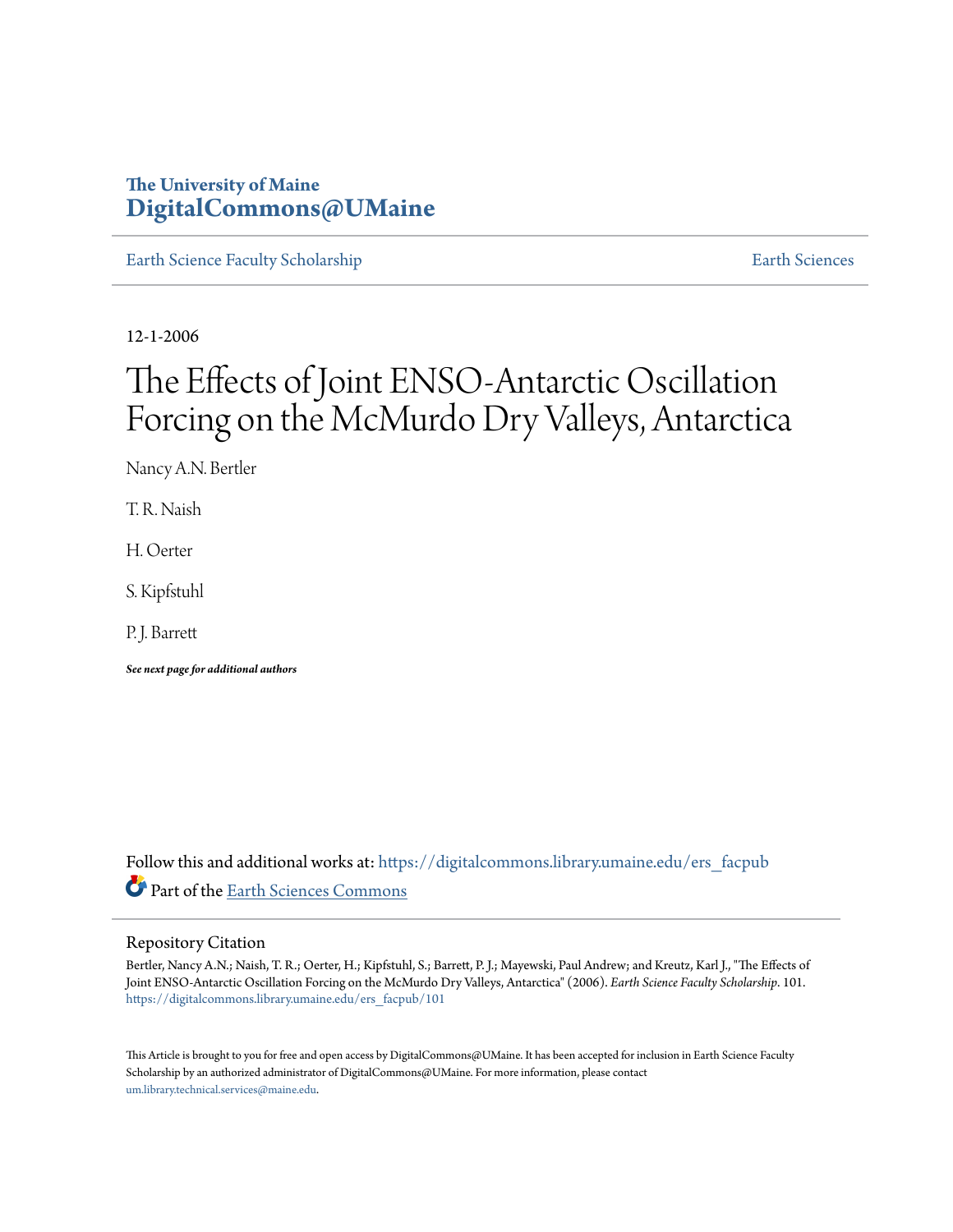## **Authors**

Nancy A.N. Bertler, T. R. Naish, H. Oerter, S. Kipfstuhl, P. J. Barrett, Paul Andrew Mayewski, and Karl J. Kreutz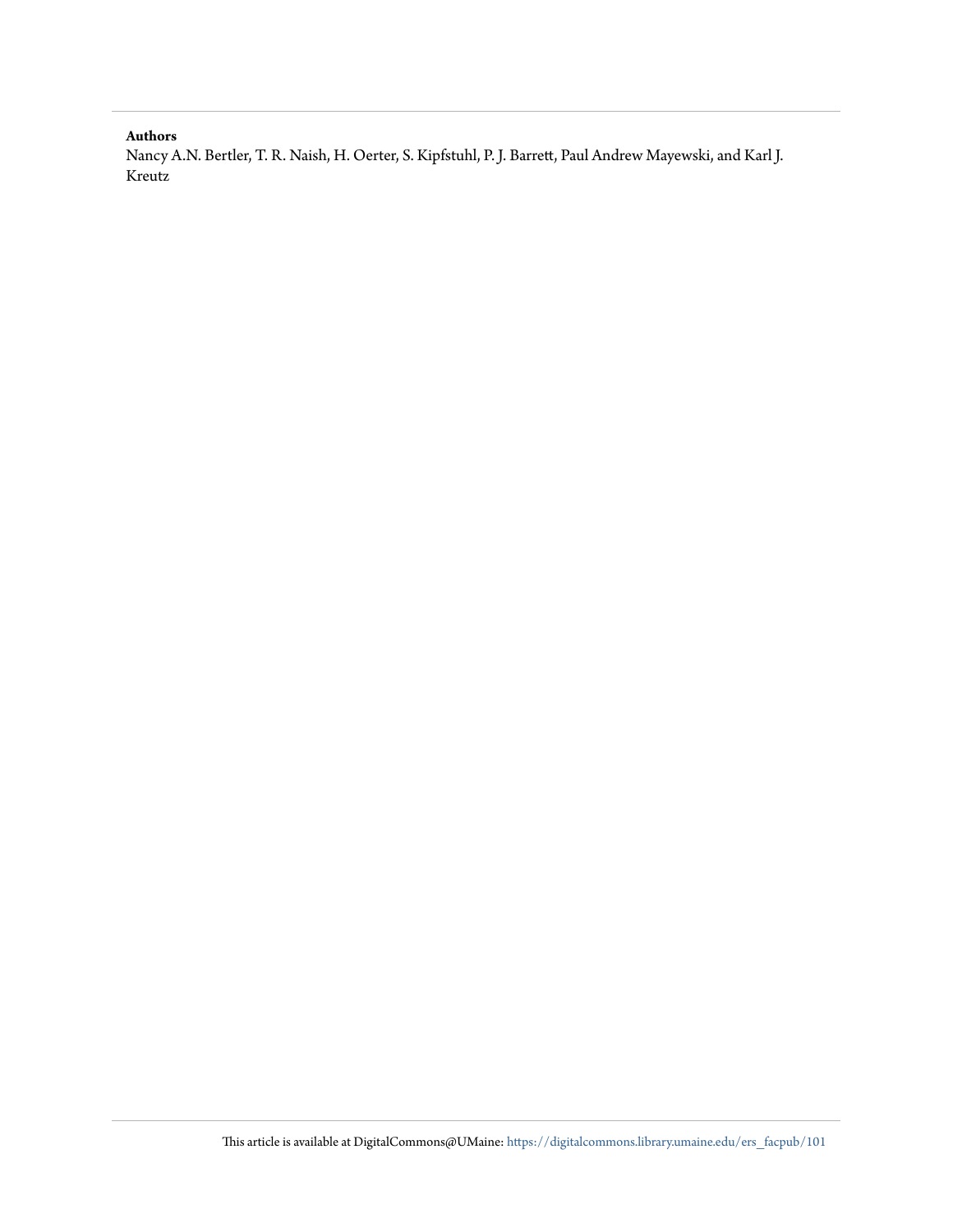# **The effects of joint ENSO–Antarctic Oscillation forcing on the McMurdo Dry Valleys, Antarctica**

## **N.A.N. BERTLER1,2,4, T.R. NAISH2,1, H. OERTER3, S. KIPFSTUHL3, P.J. BARRETT1, P.A. MAYEWSKI4 and K. KREUTZ4**

 *Antarctic Research Centre, Victoria University, PO Box 600, Wellington, New Zealand GNS Science, 1 Fairway Drive, Avalon, Lower Hutt 5010, New Zealand Alfred Wegener Institute, Postfach 120161, 27515 Bremerhaven, Germany Climate Change Institute, University of Maine, Orono, ME 04469, USA nancy.bertler@vuw.ac.nz*

**Abstract:** Stable oxygen analyses and snow accumulation rates from snow pits sampled in the McMurdo Dry Valleys have been used to reconstruct variations in summer temperature and moisture availability over the last four decades. The temperature data show a common interannual variability, with strong regional warmings occurring especially in 1984/85, 1995/96 and 1990/91 and profound coolings during 1977/78, 1983/84, 1988/89, 1993/94, and 1996/97. Annual snow accumulation shows a larger variance between sites, but the early 1970s, 1984, 1997, and to a lesser degree 1990/91 are characterized overall by wetter conditions, while the early and late 1980s show low snow accumulation values. Comparison of the reconstructed and measured summer temperatures with the Southern Oscillation Index (SOI) and the Antarctic Oscillation (AAO) yield statistically significant correlations, which improve when phaserelationships are considered. A distinct change in the phase relationship of the correlation is observed, with the SOI-AAO leading over the temperature records by one year before, and lagging by one year after 1988. These results suggest that over the last two decades summer temperatures are influenced by opposing El Niño Southern Oscillation and AAO forcings and support previous studies that identified a change in the Tropical-Antarctic teleconnection between the 1980s and 1990s.

Received 3 January 2006, accepted 7 September 2006

**Key words:** Amundsen Sea Low, climate drivers, Latitudinal Gradient Project, snow analysis, Southern Oscillation Index, water isotopes

#### **Introduction**

The McMurdo Dry Valleys are an ecologically, glaciologically and climatically unique area in the Ross Sea region of Antarctica, and have been selected as a study site for the Latitudinal Gradient Programme (Howard-Williams *et al*. 2006). Constituting the Taylor, Wright and Victoria Valleys (from south to north, Fig. 1), the McMurdo Dry Valleys are the largest ice-free region on the continent and hosts within one of the oldest landscapes on Earth (Sugden *et al.* 1995) an ecosystem that endures one of most extreme climate systems in Antarctica (Doran *et al.* 2002b). Changes in this extreme climate, in particular summer temperature, may well be driven by atmospheric teleconnections at a continental scale.

Due to their proximity to McMurdo Station and Scott Base (Fig. 1), the McMurdo Dry Valleys have been visited and studied relatively frequently in comparison to most other parts of East Antarctica since the International Geophysical Year in 1957. However, only a few weather stations date from this time. Currently, data are available from Scott Base (1957–today), McMurdo Station (1957–today), Marble Point (1980–today), and a summer record from the former Vanda Station (1969–91). Since

1980, the University of Wisconsin has maintained a growing network of automatic weather stations in Antarctica, and since 1993, the Long-Term Ecological Research (LTER) Programme has installed a number of weather stations within the McMurdo Dry Valleys, and incorporated earlier measurements, starting in 1986 at Lake Hoare in Taylor Valley (Doran *et al.* 2002b). In Victoria Valley, the first meteorological observations were made by LTER, commencing in 1996.

The combined dataset shows that the observed average annual temperature in the valleys has ranged from -14° to -30°C within less than a 100 km radius (Doran *et al.* 2002a). Overall, the valleys exhibit a south–north temperature gradient, with Taylor Valley being the warmest and Victoria Valley the coldest. Lake levels in the McMurdo Dry Valleys have been measured since the 1970s. Measurements from 1972/73 to 1980 indicate an overall increase of lake levels during this time period, which have been interpreted to reflect primarily warming of the McMurdo Dry Valleys (Chinn 1981). In contrast, studies by Doran *et al.* (2002b) indicate an overall cooling of the McMurdo Dry Valleys since 1986. The trends vary with season, with a summer (December–February) cooling of -1.2°K per decade and a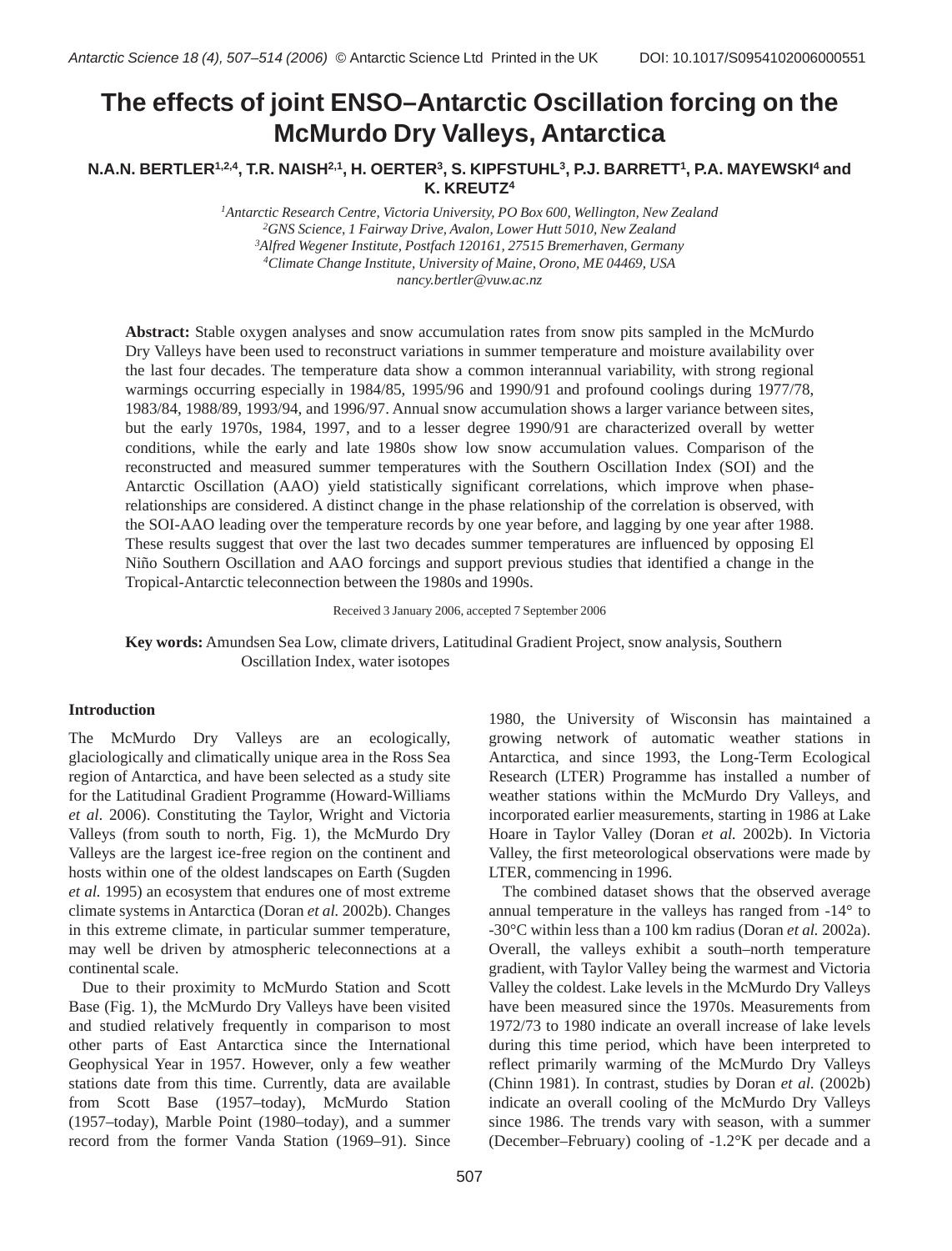

**Fig. 1.** Location of the study sites: Wilson Piedmont Glacier (WPG, 1), Victoria Lower Glacier - ice divide (VLG I, 2), Victoria Lower Glacier II - glacier tongue (VLG II, Ð), Baldwin Valley Glacier (BVG, 4), and Polar Plateau near Shapeless Mountain (PP, 5).

stronger cooling during autumn (March–May) of -2.0°K per decade. In addition, Doran *et al.* (2002b) observed a slight temperature increase of  $+0.6\textdegree K$  and  $+0.1\textdegree K$  per decade during winter (June–August) and spring (September –November), respectively, producing an annual trend of -0.7°K per decade (Doran *et al.* 2002b). Furthermore, they report on a lake level decrease of Lake Hoare in Taylor Valley of ~0.60 cm since 1986, following the lake level rise of ~0.60 cm during 1972–80 (Chinn 1981). A longer-term warming has been reported in ocean temperatures. Jacka & Budd (1998) compared sea ice data from whaling records starting in the 1940s with satellite data available since 1973 and found that the sea ice edge retreated from 61°30'S to about 66°30'S in this time period. However, if only continuous data since 1973 are considered, this trend is not significant.

The Antarctic Oscillation (AAO) (Thompson & Wallace 2000) and the El Niño Southern Oscillation (ENSO) (Trenberth 1997) are important drivers of Southern Hemispheric and Antarctic climate and oceanic variability on interannual to decadal variability (Kwok & Comiso 2002a, 2002b, Carleton 2003, Ribera & Mann 2003, Bertler *et al.* 2004a, Turner 2004). Here we show new temperature and snow accumulation data that indicate that the combined forcing of AAO and ENSO are dominating summer temperatures in the McMurdo Dry Valleys.

#### **Site and sample characterization**

Data from five snow pits are presented here (Table I, Fig. 1): Wilson Piedmont Glacier (WPG, 10), Victoria Lower Glacier I – ice divide (VLG I, 2), Victoria Lower Glacier II - glacier tongue (VLG II, Ð), Baldwin Valley Glacier (BVG, Ñ), and Polar Plateau near Shapeless Mountain (PP, Ò). With the exception of the study site at the PP, all sites are situated on locally accumulating glaciers that are not part of the East Antarctic Ice Sheet. The sites vary in elevation and distance from the coast, ranging from 50 to 2400 m above sea level (a.s.l.) and 7.5 to 92.5 km, respectively. The snow profiles are between 0.8 and 4.2 m deep and provide a climate record for the last 8 to 41 years.

WPG is a low elevation site (50 m a.s.l.) and is situated only 7.5 km from the coast and is therefore expected to be particularly sensitive to precipitation from the seasonally open Ross Sea. The VLG I site is on an ice divide at 626 m a.s.l. which separates two ice masses, one moving into the valleys and another larger portion, feeding into WPG. VLG II is located on a glacier tongue descending into the valleys, while BVG is a small valley glacier feeding into Victoria Lower Glacier. The sampling location is at 1150 m a.s.l. and

Table I. Overview of the snow pit characteristics. WPG = Wilson Piedmont Glacier, VLG = Victoria Lower Glacier (accumulation zone), VLG II = Victoria Lower Glacier (glacier tongue), BVG = Baldwin Valley Glacier, PP = Polar Plateau (near Shapeless Mountain).

| Site    | Location                              | Elevation | Distance<br>to coast | Pit<br>depth | Record<br>length                |
|---------|---------------------------------------|-----------|----------------------|--------------|---------------------------------|
|         |                                       | (m)       | (km)                 | (m)          |                                 |
| WPG*    | 77°16.000'S<br>163°15.000'E           | 50        | 7.5                  | 2.80         | $15 \,\mathrm{yr}$<br>1984-1999 |
| $VLG^*$ | 77°19.810'S<br>162°31.991'E           | 624       | 22.5                 | 4.10         | $27 \text{ yr}$<br>1971-1998    |
|         | VLG II* 77°20.8185'S<br>162°29.5367'E | 550       | 27.5                 | 0.80         | 8 yr<br>1991-1999               |
| $BVG^*$ | 77°19.836'S<br>162°32.019'E           | 1100      | 30.0                 | 4.20         | $41 \,\text{yr}$<br>1958-1999   |
| $PP*$   | 77°21.092'S<br>159°52.226'E           | 2400      | 92.5                 | 1.80         | $16 \,\mathrm{yr}$<br>1985-2001 |

# measured at Climate Change Institute, University of Maine, USA

\* measured at Alfred Wegener Institute, Germany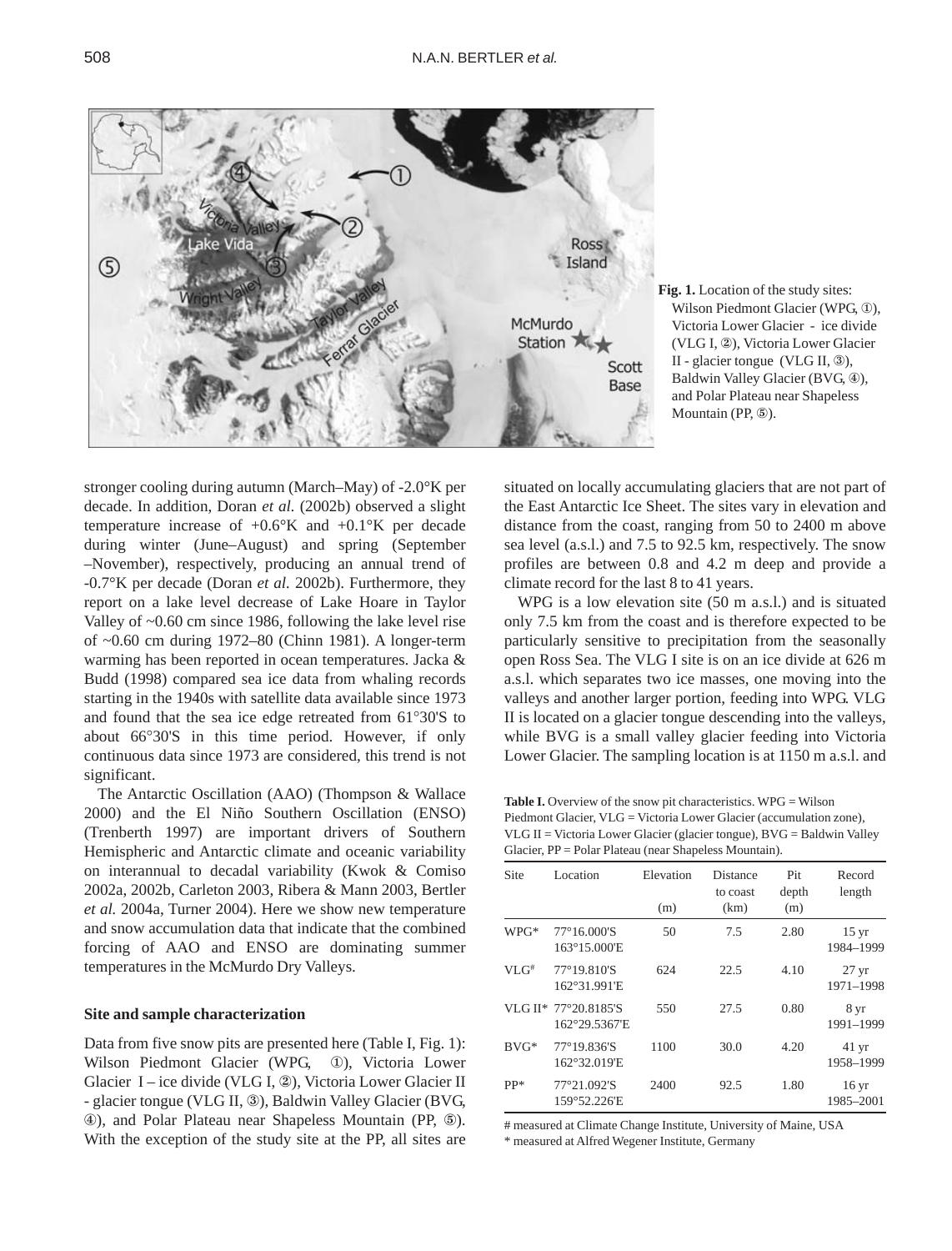

**Fig. 2.** Isotope records from four snow pits compared with Scott Base summer temperature automatic weather station data.

is surrounded by ice-free mountain peaks. Snow samples from PP, 20 km north-west of Shapeless Mountain at 2400 m a.s.l., are studied to distinguish small-scale localised effects from regional climate pattern.

The snow samples were collected continuously down the snow pits with a 1cm resolution. The records were dated using seasonal signals in the aerosol concentration with a dating uncertainty of ± 1 yr (Bertler *et al.* 2004b). Sodium and methylsulphonate were used to identify summer maxima. The annual layer count was independently verified for the VLG I record using gross beta radioactivity profiling from a nearby firn core, which detected the 1964/65 nuclear testing fallout peak (Pourchet & Pinglot 1979). This age benchmark lies within the dating uncertainty of the annual layer count when the younger part of core was matched with the high resolution snow pit data (Bertler *et al.* 2004b). Snow chemistry and isotopic ratios were measured on the same sample. Therefore, the age model developed for the chemistry record also applies for the isotope data. The oxygen isotope data for VLG I, measured at the Climate Change Institute, University of Maine, were analysed using a CO<sub>2</sub> dual inlet system coupled to a Micromass Isoprime mass spectrometer with an accuracy of better than  $\pm$  0.08‰. The oxygen isotope data for WLG, VLG II, BVG, and PP,

Table II. Overview of the calculated average, maximum, and minimum summer isotope temperatures, isotope values, and annual snow accumulation. Values have been calculated over the available length of each record.

| Site       | $\delta^{18}O$ (‰)           | $T_{\delta 180}$ (°C)                   | Snow accumulation<br>$(cm$ weg yr <sup>-1</sup> ) |
|------------|------------------------------|-----------------------------------------|---------------------------------------------------|
|            |                              | Average / Max / Min Average / Max / Min | Average / Max / Min                               |
| <b>WPG</b> | $-23.9/ -15.0/ -32.0$        | $-6.3/ -4.3/ -8.1$                      | 5.2/12.2/2.2                                      |
| VLG.       | $-27.7/ -20.9/ -33.7$        | $-10.6/ -9.1/ -11.9$                    | 3.7/8.2/1.3                                       |
|            | VLG II $-27.5/ -21.5/ -32.2$ | $-10.1 / -8.7 / -11.1$                  |                                                   |
| <b>BVG</b> | $-28.8/ -15.1/ -37.3$        | $-13.7/ -12.6/ -15.5$                   | 3.2/9.3/0.9                                       |
| <b>PP</b>  | $-34.9/ -32.3/ -41.7$        |                                         |                                                   |

measured at the Alfred Wegener Institute, were analysed using a MS Finnigan DeltaS with an accuracy of better than ± 0.1‰. The main season for snow precipitation in McMurdo Sound is summer (Bromwich 1988, Bertler *et al.* 2004a). The VLG I isotope record was therefore compared with summer temperature records from Scott Base and Lake Vida automatic weather stations. The age model was interpolated within identifiable age benchmarks of the temperature-isotope data correlation (Bertler *et al.* 2004a). Here, we apply the same strategy to WPG, VLG II, BVG and PP. The difference between annual layer count via snow chemistry and the final age model did not exceed  $\pm 1$ yr.

#### **Results**

#### *Temperature history of the McMurdo region*

The data show that WPG, VLG I & II, and BVG in Victoria Valley represent a common, regional climate history (Fig. 2, Table II). While PP experiences contemporary isotopic excursions to the sites in Victoria Valley, its isotopic range is subdued and overall isotopic values are more depleted. WPG shows the highest isotope values and largest range, which reflects its low elevation and coastal location. Due to VLG II's proximity to the McMurdo Dry Valleys, VLG II shows higher values and a larger range than VLG I. In general, BVG shows slightly more negative isotopic values than VLG and WPG but more enriched values than the high elevation and inland record from PP. Overall, the lower elevation sites closer to the coast show greater inter-annual isotopic variability than higher elevation sites, in particular PP.

The isotopic values are converted into temperature data via correlation with automatic weather station data. Since annual precipitation in the McMurdo Dry Valleys occurs predominantly during the summer, the isotope data are compared with the summer temperature records of December, January, February (DJF) from Scott Base and the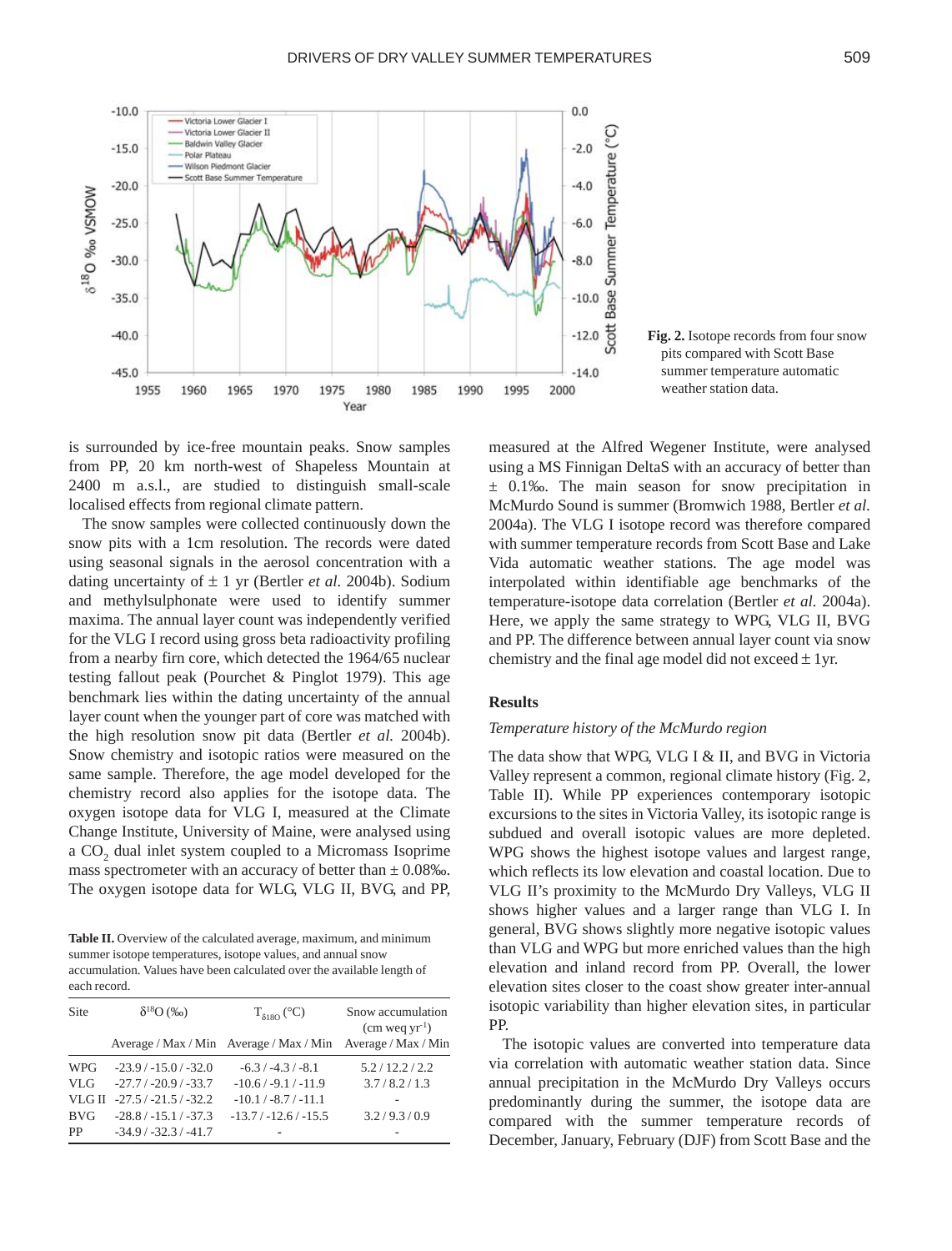

**Fig. 3.** Calculated temperature records from WPG, VLG I and II, and BVG compared with Scott Base summer temperature and the summer (Dec–Feb) indices of  $SOI_{\text{DIF}}$  and  $\text{AAO}_{\text{DIF}}$ .

LTER site Lake Vida. While Lake Vida is located in Victoria Valley, there is only a five year overlap with our isotope data. For this reason, we correlate the isotope records with the more distant Scott Base weather station data, which were also used to fine tune the age model of the snow pit data (Bertler *et al.* 2004a). The temperature values are

calculated using the regression function  $T(^{\circ}C)$  =  $0.2239*\delta^{18}O - 0.6872$  ( $r = 0.61$ ,  $n = 29$ ,  $P < 0.001$ , twotailed student *t* test) between annual Scott Base summer temperatures and annually re-sampled VLG I data. The calculated temperature data are then corrected for the difference in elevation to Scott Base with an atmospheric lapse rate of  $0.6 \text{ K } 100 \text{ m}^{-1}$ . The Scott Base weather station is located at 14m a.s.l. at 77.9°S and 166.7°E. The calculated isotope temperature records are shown in Fig. 3 and summarized in Table II.

In 1999 and 2000, a weather station was deployed at VLG I during November and December. A comparison between the VLG I weather station data and the concurrent LTER record from Lake Vida showed that averaged temperatures at VLG I were 4.7°K and 4.6°K colder during 1999 and 2000, respectively. Comparing the calculated VLG I isotope temperature record with the Lake Vida summer temperatures (overlap of five years), VLG I is on average 5.7°K cooler, suggesting that our calibration of the calculated VLG I temperatures are in reasonable agreement with the weather station data. However, inter-annual variability between the two records is observed. It is important to note that the isotope temperature data record only temperature during snow precipitation, and will therefore be biased to the frequency and timing of precipitation events, as well as specific climatic conditions during snow fall (e.g. cloud cover).

Despite these differences, the temperature records inferred by isotopic ratios and weather stations exhibit a common interannual variability, with strong warmings occurring in 1984/1985, 1995/96 and 1990/91 and profound coolings during 1977/78, 1983/84, 1988/89, 1993/94, and 1996/97 (Figs 2 & 3). The comparison between the records shows that Scott Base and WPG exhibit the largest temperature variability, while Lake Vida (at 351 m a.s.l.) shows overall warmer temperatures despite its higher



**Fig. 4.** Annual snow accumulation data from WPG, VLG I, and BVG compared with the  $SOI<sub>DIF</sub>-AAO<sub>DIF</sub>$ Index.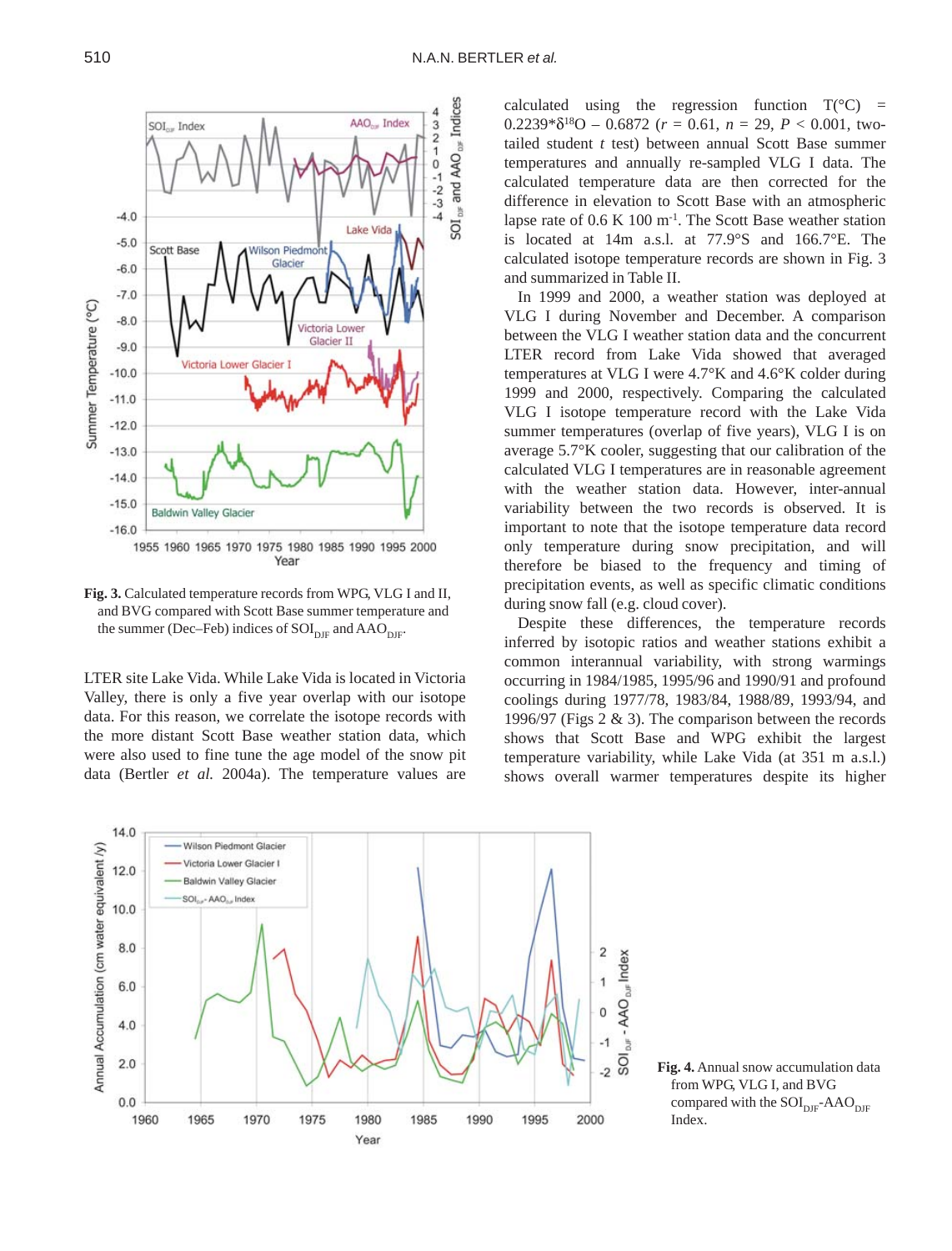elevation. In comparison to the coastal and lower elevation sites, the temperature variability at VLG I and II and BVG is subdued. This could either reflect a true climate difference or diverse depositional environments and signal preservation characteristics. The strong correlation between the isotope records, e.g. VLG I and WPG ( $r = 0.84$ ,  $n = 16$ , *P* < 0.0001, two-tailed student *t*-test) and VLG I and BVG  $(r = 0.86, n = 29, P < 0.0001,$  two-tailed student *t*-test), suggests that the records represent a common, regional climate signal, and that the difference in temperature amplitude reflects a higher sensitivity of low elevation coastal sites, such as WPG. In view of the observed interannual variability contained in all records, the data series are too short to infer meaningful trends. As the polar plateau environment varies significantly from Scott Base and Victoria Valley (the correlation is not significant), the temperature transfer function was not applied to the PP dataset.

#### *Snow precipitation in the McMurdo Dry Valleys*

The McMurdo Dry Valleys are one of the driest deserts on Earth. Due to the proximity of the McMurdo Dry Valleys to the seasonally open Ross Sea, the valleys receive most of the precipitation during the short summer months. For this reason, fluctuations in precipitation has important implications for the McMurdo Dry Valleys ecosystem, as it changes the moisture availability in soils for micro organisms and plants, impacts on lake levels and their salinity, and eventually on the mass balance of the McMurdo Dry Valleys glaciers. Annual snow accumulation rates are calculated from density measurements (available for WPG, VLG I, and BVG) and annual snow layer thickness (Table II, Fig. 4). WLG shows the highest average annual accumulation of 5.2 cm water equivalent per year (cm weq yr-1) and the largest variability, ranging from 2.2 to 12.2 cm weq yr-1. VLG I and BVG have an average of 3.7 and 3.2 cm weq  $yr^{-1}$ , respectively and range from 1.3 to 8.2 cm weq yr<sup>-1</sup> and 0.9 to 9.3 cm weq yr<sup>-1</sup>, respectively.

Snow pit or ice core data provide only a minimum estimate for annual snow accumulation as they preserve net accumulation, which represents precipitated accumulation less sublimation and/or wind erosion. Therefore, annual accumulation during particularly warm and/or windy years may be under-represented. While large interannual snow accumulation variability between the three sites is apparent (Fig. 4), the early 1970s, 1984, 1997, and to a lesser degree 1990/91, are characterized by concurrent high snow accumulation, while the early and late 1980s show low snow accumulation values. As with the temperature records, the large interannual variability of the snow accumulation data does not allow us to infer meaningful trends.

#### **Discussion**

A growing body of literature has identified strong teleconnections between ENSO and Antarctica. A comprehensive review is provided by Turner (2004). A commonly used index for ENSO is the Southern Oscillation Index (SOI), which represents the normalised difference in surface pressure between Darwin and Tahiti, with positive extremes representing La Niña and negative extremes indicating El Niño time periods (Parker 1983). Applying Trenberth's definition of El Niño and La Niña events (Trenberth 1997), Turner (2004) showed that since 1950 ENSO was in El Niño mode for ~ 31%, in La Niña mode for 23%, and in neutral mode for 56%.

In the McMurdo region, Bertler *et al.* (2004a) used ERA-40 reanalysis and snow pit data from VLG I to show that the McMurdo Dry Valleys experienced frequently warmer temperatures during La Niña and cooler temperatures during El Niño events due to an ENSO driven change in the position of the Amundsen Sea Low, a semi-permanent low pressure system centred north of Marie Byrd Land in the Ross/Amundsen seas. During La Niña periods, the Amundsen Sea Low is strengthened and situated north of the Ross Ice Shelf in the Ross Sea, enhancing marine air mass intrusion into the McMurdo Dry Valleys region. During El Niño events, the Amundsen Sea Low is weakened and shifts eastwards up to 1400 km towards Marie Byrd Land (Chen *et al.* 1996, Cullather *et al.* 1996). Bromwich *et al.* (1993) showed that the juxtaposition of the Amundsen Sea Low off Marie Byrd Land caused katabatic surges across the Ross Ice Shelf. These katabatic surges imported colder air masses from West Antarctica into the western Ross Sea and hence the McMurdo Dry Valleys, causing a regional cooling (Bertler *et al.* 2004a). Fogt & Bromwich (2006) showed that the ENSO–Antarctic teleconnection is strongest during the Southern Hemispheric spring (September–November) and summer (December– February), while autumn (March–May) and winter (July–August) show no significant correlation. Furthermore, they found that during the 1980s the ENSO connection was weaker during spring due to interferences of the AAO with the Pacific South American (PSA) pattern (Mo & Ghil 1987). The PSA, a large blocking high pressure system, develops by upper level divergence initiated from tropical convection and is therefore tied to ENSO (Renwick & Revell 1999). During the 1990s the spring ENSO teleconnection was amplified as the PSA and AAO were in phase (Fogt & Bromwich 2006). In contrast, the summer months the AAO and PSA remained in phase in during both decades, maintaining a strong ENSO–Antarctic teleconnection (Fogt & Bromwich 2006).

We compare the summer SOI (December–January SOI values) and the measured/reconstructed summer temperature records from the McMurdo region (Fig. 3). Positive temperature excursions frequently coincide with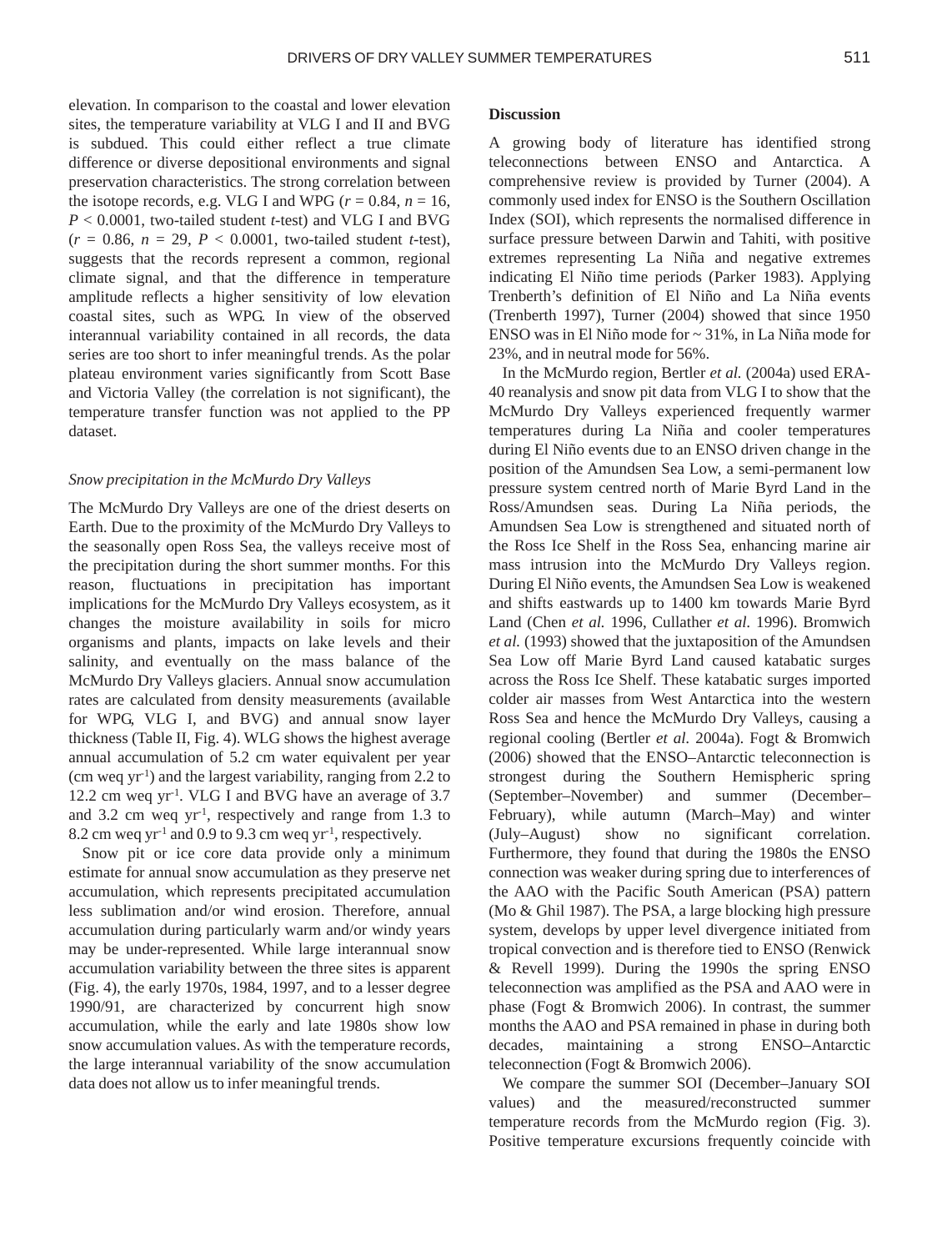positive SOI values (La Niña), and cold summer temperatures in the McMurdo Dry Valleys with negative SOI data (El Niño). This relationship is captured in the ERA-40 reanalysis data and is robust for the 1990s but is only marginally significant during the 1980s (Bertler *et al.* 2004a). This suggests important additional forcing mechanisms driving the regional temperature variability.

The AAO is defined as the leading mode of Empirical Orthogonal Function analysis of monthly mean 700 hPa geopotential height anomalies during 1979–2000 period. It is a measure of the strength of the polar vortex and has a 4–5 yr frequency (Thompson & Wallace 2000). Times of high AAO index indicate a strong circumpolar vortex in combination with low-amplitude Rossby waves in the polar front, with the opposite situation occurring during times of low AAO (Thompson & Wallace 2000, van der Broeke & van Lipzig 2004). Kwok & Comiso (2002b) demonstrate that during times of high AAO index most of East Antarctica experiences a cooling while the Antarctic Peninsular experiences a warming. Thompson & Solomon (2002) found that tropospheric AAO is coupled to the stratosphere and suggest that the trend towards high AAO polarity over the last two decades is connected to stratospheric cooling caused by stratospheric ozone loss over the Antarctic. Van den Broeke & van Lipzig (2004) argued that the reason for the winter cooling over East Antarctic during high AAO index is caused by a greater thermal isolation of Antarctica due to decreased meridional flow and intensified temperature inversion on the ice sheet due to weaker near-surface winds. They demonstrate that a strengthening circumpolar vortex leads to a pronounced deepening of the Amundsen Sea Low and a 10 m wind flow anomaly across West Antarctica descending the Ross Ice Shelf, with an associated cooling of the region. In a seasonal AAO regression slope of surface pressure and surface

temperature, van den Broeke & van Lipzig (2004) find that all seasons show statistically significant cooling across large areas of East Antarctica in response to a strengthening AAO. However, the response is most pronounced during autumn and winter and weaker during spring and summer, which contrasts the ENSO teleconnection found by Fogt & Bromwich (2006), which is strong during spring and summer, and not statistically significant during autumn and winter.

Patterson *et al.* (2005) employed deuterium excess data to trace the origin of precipitating air masses in the McMurdo Dry Valleys and concluded that that during El Niño events these air masses travel from Marie Byrd Land across West Antarctica and are therefore colder upon arrival in the McMurdo Dry Valleys. During La Niña years, they are derived from the Ross Sea and are therefore warmer (Patterson *et al.* 2005). As a result, we expect the McMurdo Dry Valleys to experience drier conditions during El Niño years than during La Niña. However, the ENSO influence on sea ice and sea surface temperature in the Ross Sea are negatively correlated with warmer sea surface temperatures and reduction of sea ice during El Niño events, and the opposite during La Niña events (Ledley & Huang 1997, Kwok & Comiso 2000a, 2002b, Yuan 2004). In addition, there are many influences on sea ice that are seemingly unrelated to ENSO, such as katabatic flow, which tends to break up sea ice and maintains polynas. These will impact on moisture source availability and hence precipitation in the McMurdo Dry Valleys. In addition, van den Broeke & van Lipzig (2004) found that during periods of high AAO index, western Marie Byrd Land and the Ross Ice Shelf experience a 30% decrease in precipitation. However, the McMurdo Dry Valleys region lies outside the area of 99% significance.



In summary, ENSO and AAO appear to have spatially and

**Fig. 5.** Comparison between standardized VLG I isotope data, Scott Base summer temperature,  $\text{SOI}_{\text{DIF}}$ -AAO<sub>DJF</sub> Index and phaseshifted  $SOI_{\text{DIF}}-AAO_{\text{DIF}}$  Index.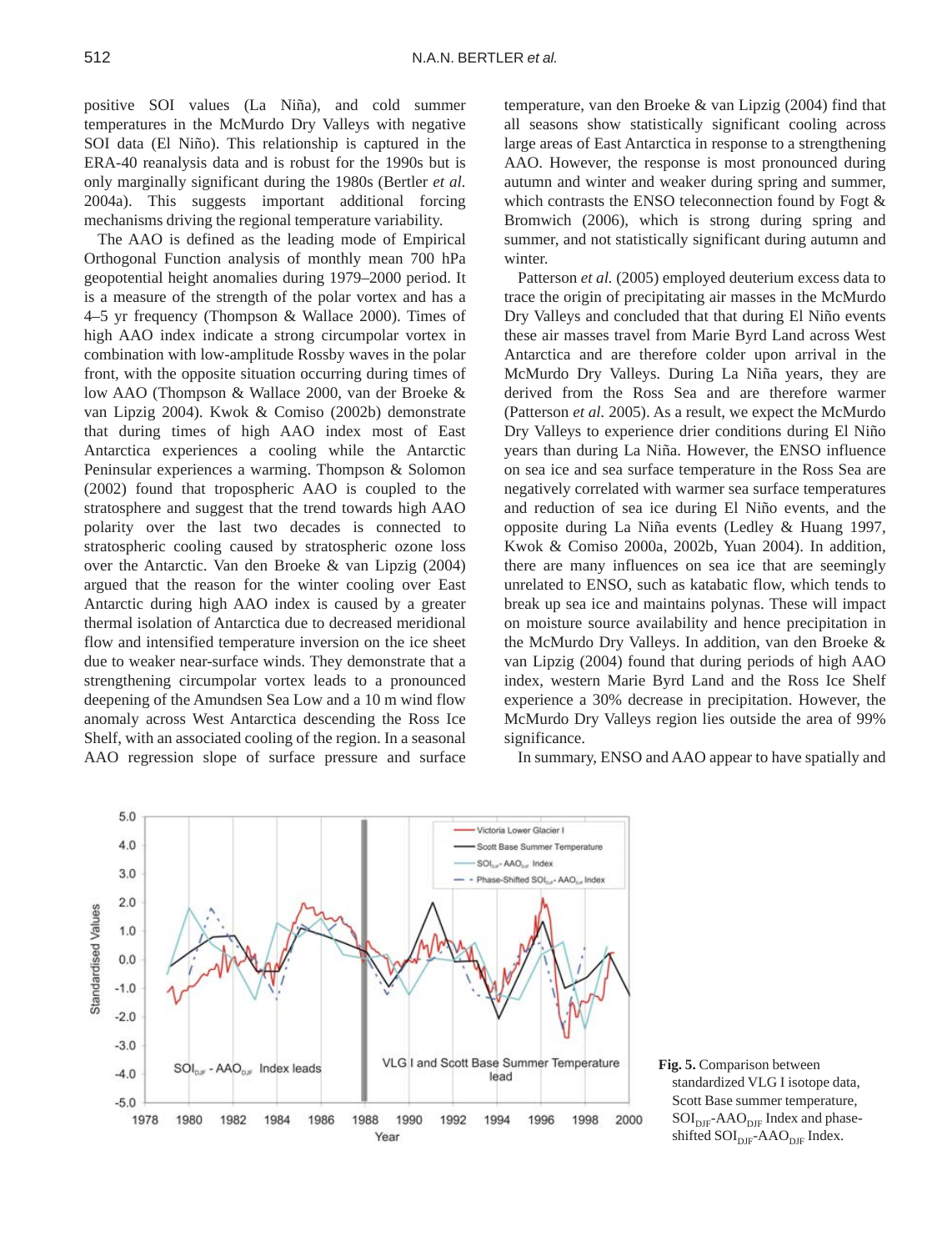temporally varying influences on the McMurdo Dry Valleys temperature and precipitation. During times of positive SOI (La Niña), the McMurdo Dry Valleys frequently experience warmer conditions, while times of positive AAO (enhanced polar vortex) promote cooling and vice versa. Furthermore, the ENSO forcing is strongest during spring and summer, while the AAO forcing appears stronger during autumn and winter. Combined the two forcings have the potential to partially offset or enhance their influence on the McMurdo Dry Valleys. Over the last two decades, a trend towards more negative SOI and positive AAO has been observed. In contrast, summer SOI and AAO indices are slightly positively correlated since 1979 ( $r = 0.45$ ,  $n = 21$ ,  $P = 0.04$ , two-tailed student *t*-test), which should lead to opposing temperature forcing during summer. To assess the combined influence of SOI and AAO on the McMurdo Dry Valleys summers, we subtract from the standardized summer SOI the standardized summer AAO and compare their combined index  $(SOI_{\text{DIF}}-AAO_{\text{DIF}})$  with the standardized Scott Base summer temperature and standardized VLG I isotope temperature over the common time period of 1979 to 1999 (Fig. 5). The correlation between  $SOI_{\text{DF}}-AAO_{\text{DF}}$  and Scott Base summer temperatures results in a weak, but statistically significant, positive relationship of  $r = 0.39$  $(n = 20, P = 0.09,$  two-tailed student *t*-test). In contrast, the comparison between the accumulation data and the  $SOI_{\text{DE}}$ - $\text{AAO}_{\text{DIF}}$  time series does not yield a statistically significant correlation. While high accumulation years are all accompanied by  $SOI_{\text{DIF}}-AAO_{\text{DIF}}$  peaks, the low accumulation years are not accompanied by low  $SOI_{\text{DIF}}$ - $AAO<sub>DIF</sub>$  values (Fig. 4). Within the limitation of our accumulation data, it appears that while SOI and AAO are influencing moisture variability, other drivers or postdepositional influences are of equal or greater importance.

At closer investigation, the poor correlation between  $\text{SOI}_{\text{DIF}}$ -AAO<sub>DIF</sub> and the temperature records, is caused by a change in the phase relationship, with the  $SOI_{\text{DIF}}-AAO_{\text{DIF}}$ leading by one year before 1987 and lagging by one year after 1989 and zero lag during 1988 (Fig. 5).

When this lead/lag phase relationship is taken into consideration, a stronger correlation is obtained (Fig. 5, dashed line). The correlation coefficient between the phaseshifted  $SOI_{\text{DIF}}-AAO_{\text{DIF}}$  and Scott Base summer temperature increases to  $r = 0.64$  ( $n = 18$ ,  $P = 0.002$ , two-tailed student *t*-test) and VLG isotope temperature to  $r = 0.59$  ( $n = 18$ ,  $P =$ 0.005, two-tailed student *t*-test), confirming that the ENSO and the AAO play a dominant role in the interannual variability of McMurdo Dry Valleys summer temperatures.

The data discussed here are not sufficient to determine whether the change in the phase relationship is part of a multidecadal oscillation or a change in the ENSO-AAO–McMurdo Dry Valleys summer temperature teleconnection. However, a variety of changes in the ENSO–Antarctic relationship between the 1980s and 1990s have been observed elsewhere. In Marie Byrd Land, the SOI–snow precipitation correlation changed from positive in the 1980s to negative in the 1990s (Bromwich *et al.* 2000). In addition, the positive SOI–ERA-40 reanalysis temperature correlation in the western Ross Sea during the 1980s is only marginally significant and increases strongly in the 1990s (Bertler *et al.* 2004a), while Fogt & Bromwich (2006) find a distinct contrast during the spring months between the SOI and high latitude teleconnection in the 1980s and the 1990s. Furthermore, it is important to determine whether the phase change is due to a change in the seasonality of the ENSO and/or AAO forcing, leading to an apparent  $\pm$  1 yr phase difference. Intriguingly, ENSO's influence on Antarctica is only statistically significant during summer and autumn (Fogt & Bromwich 2006), while AAO's influence is strongest during spring and winter (van den Broeke & Van Lipzig 2004).

Our results highlight the need for more longer, well dated, high resolution proxy data from the Antarctic continent and their integration with palaeoclimate models. Multidisciplinary efforts such as the Latitudinal Gradient Programme are well suited to encourage cross-collaboration that will help improve our understanding of the dynamic Antarctic–Tropical Dipole.

#### **Acknowledgements**

We are indebted to A. Pyne for technical and logistical support. We are grateful for the support of Antarctica New Zealand and Scott Base. We thank David Bromwich and an anonymous reviewer for comments, which helped to improve and strengthen the manuscript. Temperature data for Scott Base and Lake Vida were provided by the National Institute for Water and Atmospheric Research Ltd (NZ) and the Long-Term Ecological Research Project (US), respectively. The SOI and AAO indices were obtained from the NOAA-CIRES Climate Diagnostics Center (http:// www.cdc.noaa.gov/ClimateIndices/). This programme is funded by Victoria University (New Zealand), the Alfred Wegener Institute (Germany), GNS Science (New Zealand), the Royal Society of New Zealand (Grant No. 00-CSP-21- BERT), and the Foundation for Research, Science, and Technology (VUWX0203).

#### **References**

- BERTLER, N.A.N., BARRETT, P.J., MAYEWSKI, P.A., FOGT, R.L., KREUTZ, K.J. & SHULMEISTER, J. 2004a. El Niño suppresses Antarctic warming. *Geophysical Research Letters,* **31**, doi:10.1029/2004GL020749.
- BERTLER, N.A.N., MAYEWSKI, P.A., BARRETT, P.J., SNEED, S.B., HANDLEY, M.J. & KREUTZ, K.J. 2004b. Monsoonal circulation of the McMurdo Dry Valleys: signal from the snow chemistry. *Annals of Glaciology,* **39**, 139–145.
- BROMWICH, D.H. 1988. Snowfall in the high southern latitude. *Reviews of Geophysics,* **26**, 149–168.